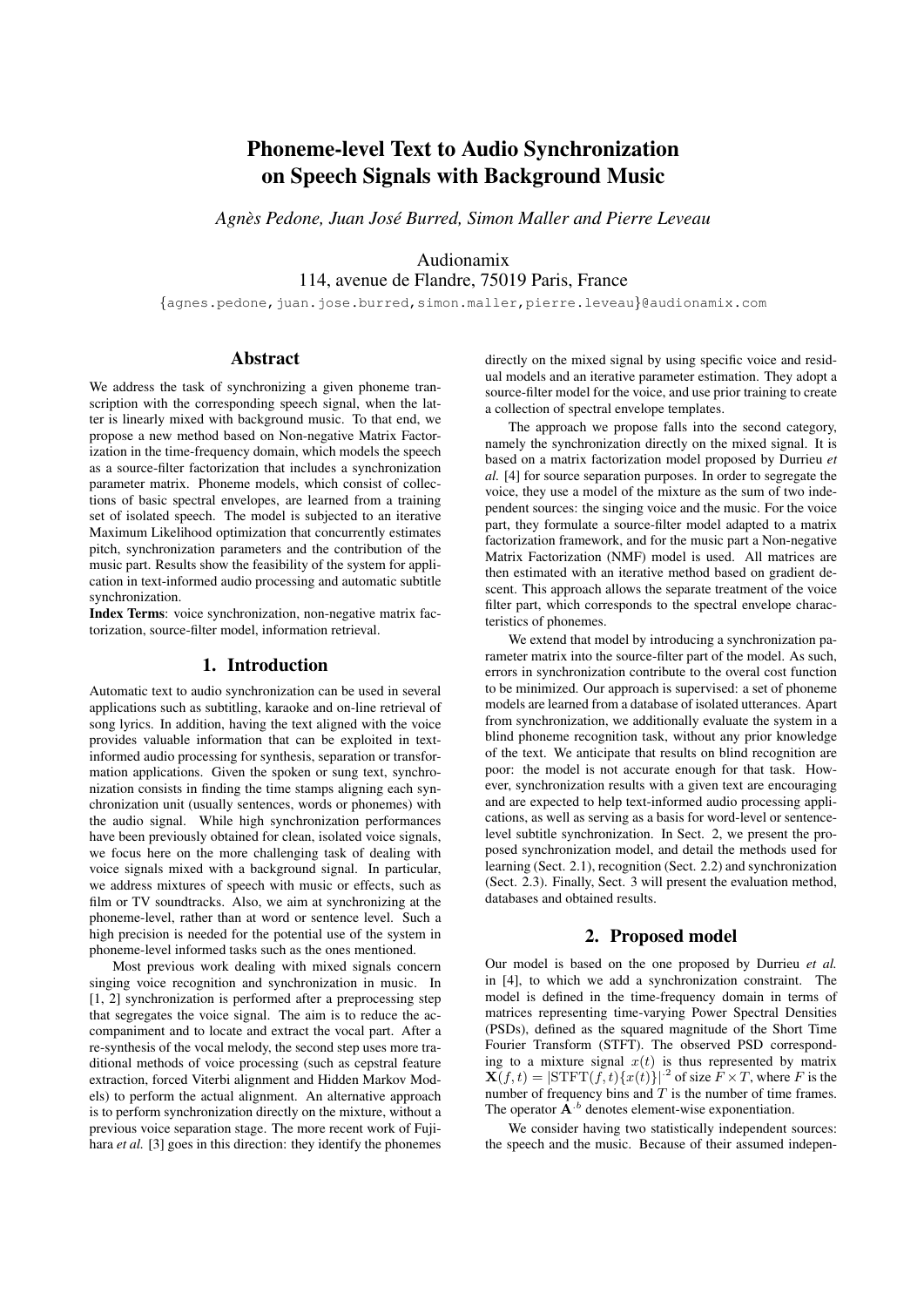

(a) Glottal dictionary  $\mathbf{W}_E$  (b) Pitch activations  $\mathbf{\hat{H}}_E$ 

Figure 1: Voice source matrices.

dence (and therefore additivity of powers), the resulting modeled PSD  $(D)$  is the addition of both voice PSD  $(V)$  and music PSD (M):

$$
\mathbf{X}(f,t) \simeq \mathbf{D}(f,t) = \mathbf{M}(f,t) + \mathbf{V}(f,t). \tag{1}
$$

The music part is modeled by a generic NMF (the element indices will be henceforth omitted):

$$
\mathbf{M} = \mathbf{W}_M \mathbf{H}_M, \tag{2}
$$

where  $\mathbf{W}_M$  and  $\mathbf{H}_M$  are respectively the basis matrix or *dictionary* of spectral bases (of size  $F \times K_M$ ) and the temporal coefficients or *activation matrix* (of size  $K_M \times T$ ), where  $K_M$ , the number of bases in the dictionary, is a parameter to be determined. Under such a general factorization model, the modeled signal is interpreted as a weighted sum of columns of the dictionary (spectral bases), where the weights are given by the activation matrix for each time frame. The rows of the activation matrix describe the temporal evolution of the contribution of each spectral basis to the observed PSD.

The voice part follows a source-filter model of the form

$$
\mathbf{V} = \mathbf{E} \circ \mathbf{F} = [\mathbf{W}_E \mathbf{H}_E] \circ [\mathbf{W}_F \mathbf{H}_F \mathbf{S}], \tag{3}
$$

where E (for *excitation*) is the PSD matrix contributed by the glottal source, F is the PSD matrix contributed by the spectral envelope filtering of the vocal tract, and the operator ∘ denotes the Hadamard (element-wise) product. The source and filter matrices are in turn subjected to a further factorization:  $W_E$ and  $H_E$  are respectively the dictionary and the activation matrix of the voice source part and  $W_F$  and  $H_F$  the dictionary and the activation of the voice filter part. In the filter part, we have introduced the square  $T \times T$  *synchronization matrix* S, whose effect will be detailed below.

The source dictionary matrix  $W_E$  is always known beforehand and fixed during model optimization. It contains a collection of glottal source harmonic combs for a range of fundamental frequencies, as generated by the KLGLOTT model [5] (see Fig. 1(a)). The source activation matrix  $H_E$  is initialized with a Gaussian distribution over the  $f_0$ s, with parameters set to reflect a typical range of the human voice, and updated during optimization. At the end of the optimization process, it should contain the degree of presence of each harmonic comb (and thus, of each  $f_0$ ), as a function of time. In other words, it should visualize the melody or, in case of speech, the prosody (see Fig. 1(b)). The initialization and handling of the filter-part matrices depend on the desired task (recognition or synchronization), and will be detailed in the following subsections.

The number of components of the source-part factorization  $(K_E)$  is fixed and equal to the number of harmonic combs generated by the glottal model. The number of components of the filter-part factorization  $(K_F)$  is determined by preliminary experiments, as will be explained in Sect. 2.1.

The final model to be optimized is thus given by

$$
\mathbf{D} = \mathbf{W}_M \mathbf{H}_M + [\mathbf{W}_E \mathbf{H}_E] \circ [\mathbf{W}_F \mathbf{H}_F \mathbf{S}]. \tag{4}
$$

Parameter estimation is performed by an iterative gradient descent method comparing model  $D$  and observation  $X$  given a certain cost function

$$
\mathcal{D}(\mathbf{X}|\mathbf{D}) = \sum_{f=1}^{F} \sum_{t=1}^{T} d([\mathbf{X}]_{ft} | [\mathbf{D}]_{ft}),
$$
\n(5)

where  $d(x|y)$  is a given element-wise distance measure. As shown in [6] for the case of NMF-based source separation, an appropriate choice for audio signal processing is the Itakura-Saito (IS) divergence:

$$
d_{IS}(x|y) = \frac{x}{y} - \log\frac{x}{y} - 1\tag{6}
$$

due to its property of scale invariance. Furthermore, gradient descent based on the IS divergence has been shown [6] to be equivalent to Maximum Likelihood (ML) optimization if the variables are supposed to be Gaussian and independent, and if the problem is defined for PSDs instead of STFT amplitudes (hence the power additivity assumption mentioned above).

#### 2.1. Learning

The phoneme models are learned as follows. First, we create sound files containing all concatenated occurrences of each phoneme in the training database. We subject each concatenated phoneme file to ML optimization according to the model of Eq. 4. To that end, source matrices  $W_E$  and  $H_E$  are initialized as explained before. The synchronization matrix is not used, so it is set to an identity matrix:  $S = I$ . All other matrices are updated after being randomly initialized. The parameter vector (i.e., the set of all matrices allowed to be updated between iterations) for the learning task is:

$$
\theta_p^{learn} = \left\{ \mathbf{W}_{M_p}, \mathbf{H}_{M_p}, \mathbf{H}_{E_p}, \mathbf{W}_{F_p}, \mathbf{H}_{F_p} \right\},\tag{7}
$$

where  $p$  is the phoneme index. The remaining component number parameters  $K_{M_p}$  and  $K_{F_p}$  are determined by preliminary cross-validation tests. Even if the NMF part is supposed to model the musical accompaniment, which is absent from the training set, it was found useful to keep an NMF model with a single component  $(K_{M_p} = 1)$  in order to model potential generic noise present in the recordings.

The learned model for phoneme p is the estimated  $\mathbf{\hat{W}}_{F_p}$ dictionary matrix, which contains spectral envelopes that, when combined, should correspond to typical spectral envelopes of that phoneme (the ˆ notation denotes estimation or learning). For vowels, the combination of the spectral basis should follow the characteristic formant structures. Finally, the final learned phoneme dictionary is constructed by concatenating all phoneme-wise dictionaries  $\mathbf{\hat{W}}_{F_p}$  into the learned dictionary matrix  $\hat{\mathbf{W}}_F$ , with  $K_F = P \cdot K_{F_p}$ , where P is the total number of phonemes and  $K_{F_p}$  is supposed the same for all phonemes.

Learning was based on 13 vowel models and one additional *noise model* which corresponds to the aggregate effect of noises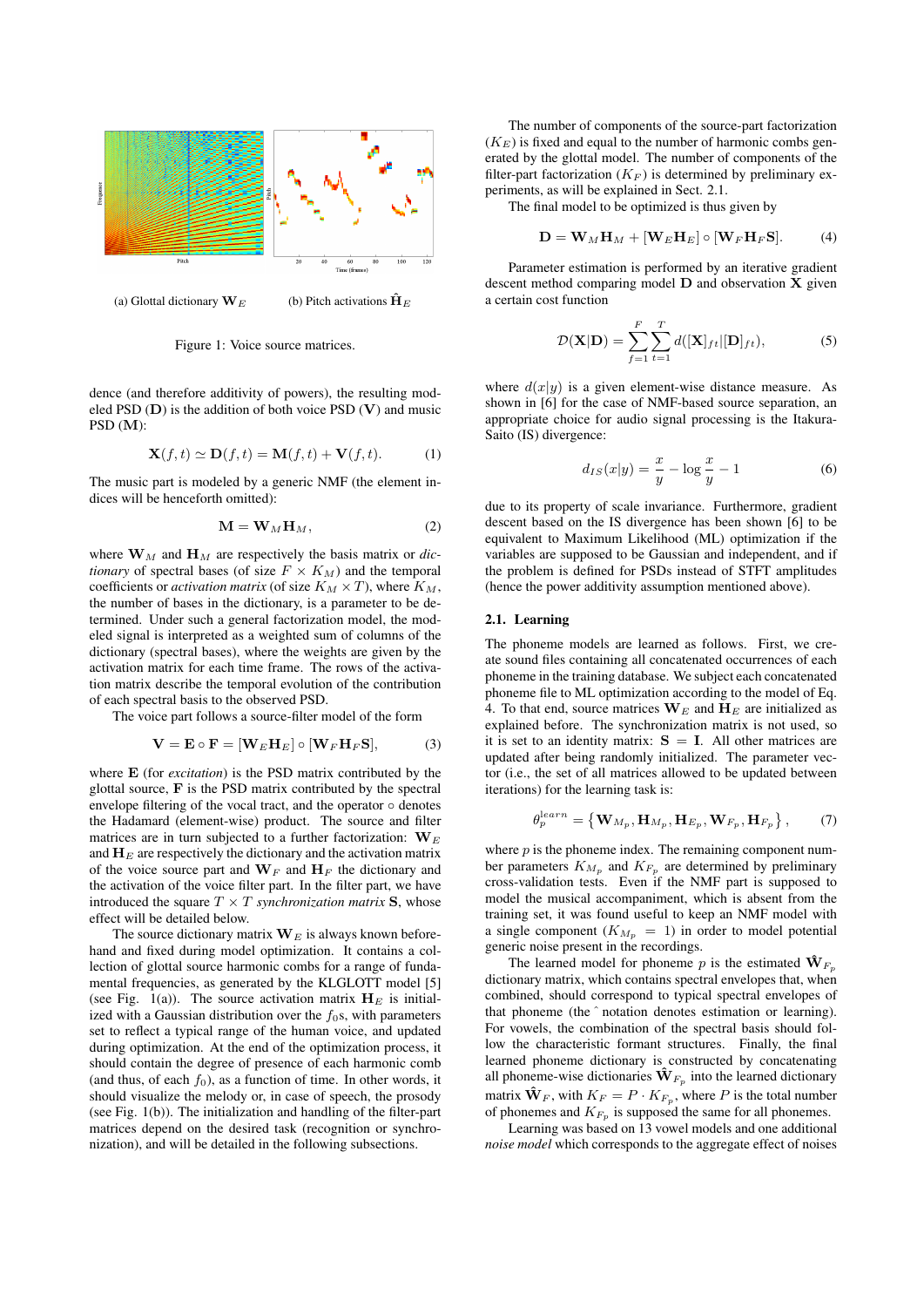

Figure 2: Voice filter matrices.

and consonants, and thus presents a rather flat spectral envelope. Fig. 2(a) shows an example of learned spectral envelope matrix for  $P = 8$  phonemes and  $K_{F_p} = 11$  spectral bases per phoneme. The 11 rightmost columns of the matrix correspond to the consonant/noise model.

#### 2.2. Recognition

For recognition, we suppose that the phonemes envelope dictionary is known and fixed, given by the learned matrix  $\hat{\mathbf{W}}_F$ . However, we do not know the phoneme sequence. Hence, the activation matrix of the filter part  $H_F$ , as well as the fundamental frequency matrix  $H<sub>E</sub>$ , are randomly initialized and blindly estimated. The same applies to the NMF part. The synchronization matrix is again set to identity: we do not separate the activations and synchronization matrix, since the sequence of activations should be fully determined by the  $H_F$  matrix. The parameter vector for recognition is thus:

$$
\theta^{\text{recog.}} = \{ \mathbf{W}_M, \mathbf{H}_M, \mathbf{H}_E, \mathbf{H}_F \}.
$$
 (8)

Recognition results are obtained by observing the estimated matrix  $\hat{H}_F$ . Adding the activations by phonemes and locating the maximum reveals the most likely phoneme at each frame.

#### 2.3. Synchronization

Like for recognition, the phoneme envelope dictionary  $\hat{\mathbf{W}}_F$  is known. But now the phoneme sequence is known and given by the text. This allows to initialize the matrix  $H_F$  following the expected phoneme sequence. This is done as follows: we suppose that each phoneme is equally distributed in time along the duration of each sentence, and we introduce blocks of ones in the concerned phoneme locations, the rest of the matrix consisting of zeros. We will denote a matrix initialized in this way by  $\mathbf{H}_F^B$  (*B* stands for *binary*). An example of matrix  $\mathbf{H}_F^B$  initialized from the text is shown on Fig. 2(b).

The synchronization matrix S allows to modulate the location and duration of the phoneme-wise blocks of the  $H_F$  matrix. Its effect is to temporally warp the matrices multiplying it from the left in order to find the best temporal match between model and observation. Matrix  $S$  is initialized as a band matrix  $B(W)$ , i.e., a matrix with an "enlarged diagonal" filled with ones up to a distance of  $W$  elements from the diagonal,  $W$  being the maximum warping factor permitted. An example of optimized synchronization matrix is shown in Fig. 2(c).

Algorithm 1 ML update rules for synchronization  
\n1: 
$$
H_E \leftarrow H_E \circ \frac{W_E^T[(W_F H_F S) \circ D^{-2} \circ X]}{W_E^T[(W_F H_F S) \circ D^{-1}]}
$$
\n2: 
$$
H_M \leftarrow H_M \circ \frac{W_M^T(D^{-2} \circ X)}{W_M^T D^{-1}}
$$
\n3: 
$$
W_M \leftarrow W_M \circ \frac{(D^{-2} \circ X) H_M^T}{D^{-1} H_M^T}
$$
\n4: 
$$
S \leftarrow S \circ \frac{(W_F H_F)^T[D^{-2} \circ X \circ (W_E H_E)]}{(W_F H_F)^T (D^{-1} \circ (W_E H_E))}
$$

The parameter vector for the synchronization task is

$$
\theta^{synch.} = \{ \mathbf{W}_M, \mathbf{H}_M, \mathbf{H}_E, \mathbf{S} \}.
$$
 (9)

The corresponding update rules are obtained from non-negative gradient descent (see [6]), and are given for this task in Algorithm 1. It should be noted that in this case we are concurrently estimating pitch (via  $H_E$ ) and performing synchronization (via S) under the same optimization process. Table 1 summarizes all initialization and updating rules for this and the previous tasks.

After optimization, to obtain the synchronization results we proceed as follows:

- 1. DTW of  $\hat{S}$ . Since only one column of  $H_F$  (one phoneme) is supposed to be observed at a time, we apply Dynamic Time Warping (DTW) to  $\hat{S}$  in order to find the highest similarity path. Fig. 2(c) shows (superimposed in black) an example of DTW path found from an estimated  $\hat{S}$  matrix. Note that horizontal segments in the path correspond to phoneme duration adjustments, and vertical segments are forbidden, again in order to avoid mixing several phonemes at a time.
- 2. Warping of  $H_F^B$ . Once the DTW path has been found, the phoneme sequence activation matrix  $\mathbf{H}_F^B$  is temporally warped by the product

$$
\tilde{\mathbf{H}}_F^B = \mathbf{H}_F^B \cdot \text{DTW}\{\hat{\mathbf{S}}\}.
$$
 (10)

Finally, the sequence of synchronized phonemes is given by the non-zero entries for each column of  $\tilde{H}_F^B$ .

## 3. Evaluation and results

For learning, we use the concatenated occurrences of 13 vowels (aa, ae, ah, ax, axr, eh, er, ih, ix, iy, uh, uw, ux) from all speakers of the training subset of the TIMIT database [7] (which is